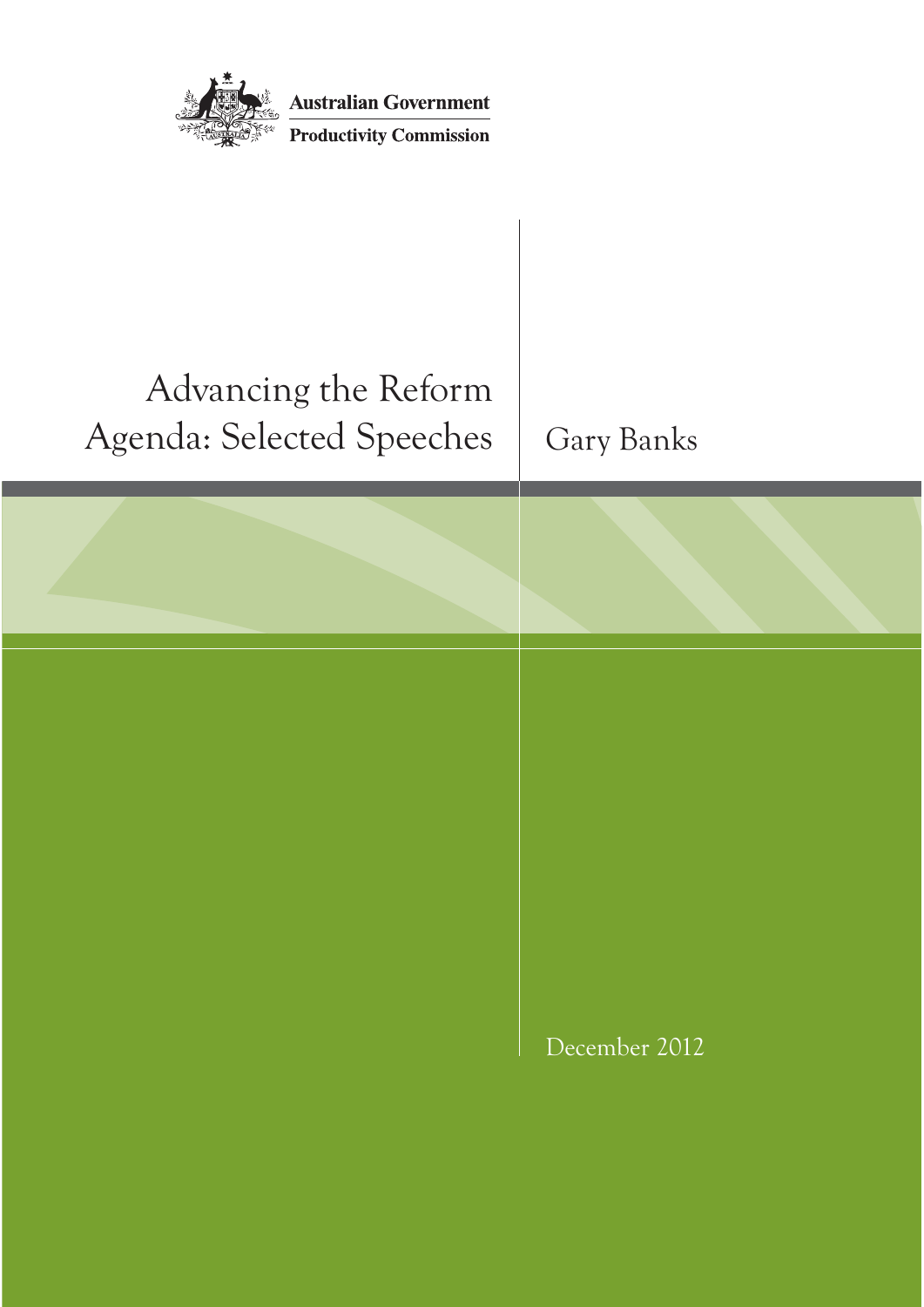### **Commonwealth of Australia 2012**

### **ISBN 978-1-74037-422-4**

This work is copyright. Apart from any use as permitted under the *Copyright Act 1968*, the work may be reproduced in whole or in part for study or training purposes, subject to the inclusion of an acknowledgment of the source. Reproduction for commercial use or sale requires prior written permission from the Productivity Commission. Requests and inquiries concerning reproduction and rights should be addressed to Media and Publications (see below).

*This publication is available from the Productivity Commission website at www.pc.gov.au. If you require part or all of this publication in a different format, please contact Media and Publications.*

#### **Publications Inquiries:**

Media and Publications Productivity Commission Locked Bag 2 Collins Street East Melbourne VIC 8003

Tel: (03) 9653 2244 Fax: (03) 9653 2303 Email: maps@pc.gov.au

#### **General Inquiries:**

Tel: (03) 9653 2100 or (02) 6240 3200

### **An appropriate citation for this paper is:**

Banks, G. 2012, *Advancing the Reform Agenda: Selected Speeches*, Productivity Commission, Canberra.

#### *The Productivity Commission*

The Productivity Commission is the Australian Government's independent research and advisory body on a range of economic, social and environmental issues affecting the welfare of Australians. Its role, expressed most simply, is to help governments make better policies, in the long term interest of the Australian community.

The Commission's independence is underpinned by an Act of Parliament. Its processes and outputs are open to public scrutiny and are driven by concern for the wellbeing of the community as a whole.

Further information on the Productivity Commission can be obtained from the Commission's website (www.pc.gov.au) or by contacting Media and Publications on (03) 9653 2244 or email: maps $@$ pc.gov.au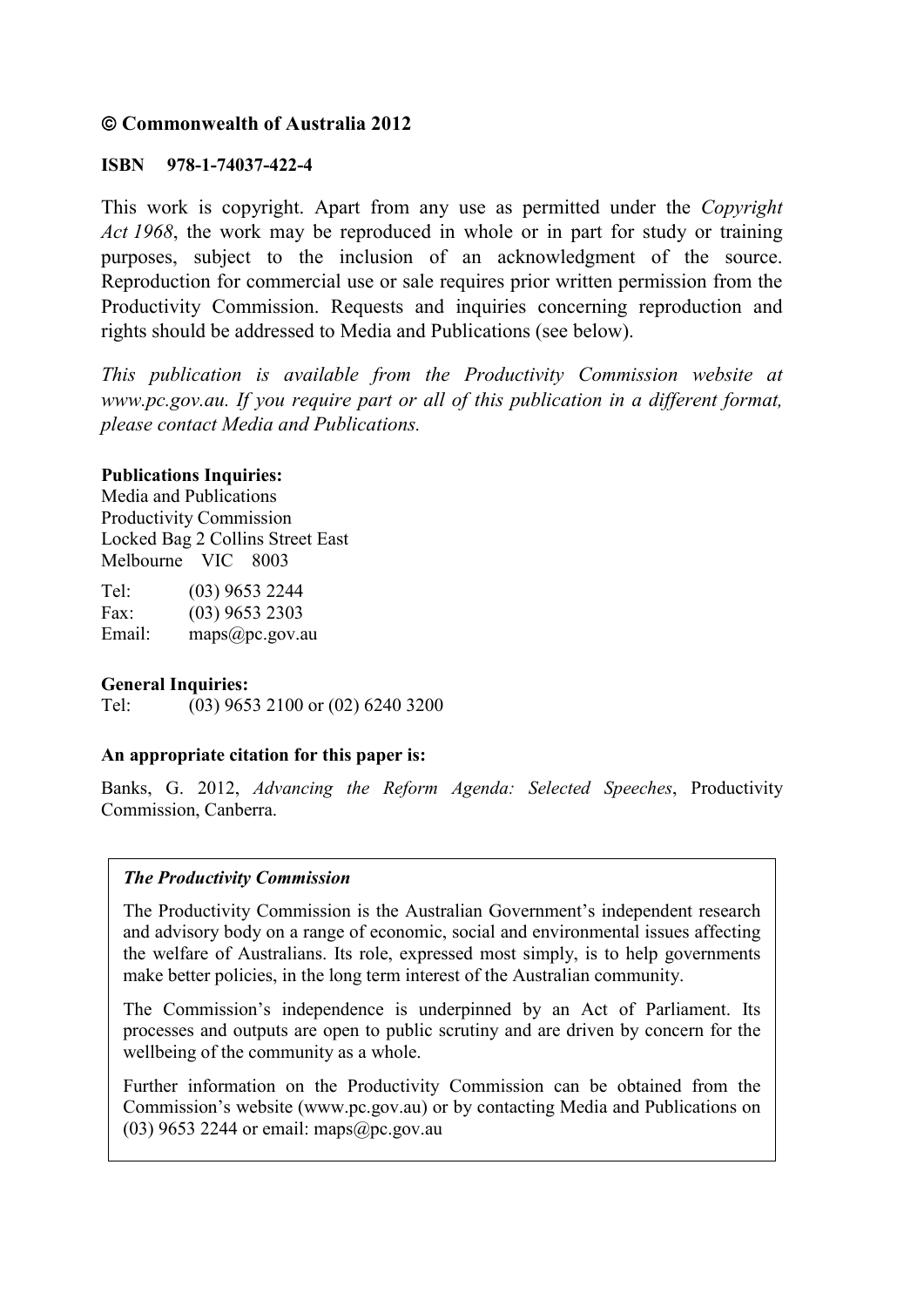# Foreword

There is increasing recognition of the fundamental importance of productivity to Australia's future prosperity. But there is also much contention and confusion about what 'productivity' means, what is behind recent declines and how government policy can best promote productivity growth. The essays in this volume are broadly concerned with these questions. They have been chosen from among speeches delivered in a variety of forums since early 2010. They are organised here in two categories: those that focus primarily on the policy agenda and those that are concerned with how to get there.

As with the speeches published in an earlier compendium, a number were co-written with colleagues. Moreover, every speech benefitted greatly from wider feedback from within the Commission. In particular, a draft of my speech on the 'to  $\phi$  list — the most recent and the first in this volume — was widely circulated among Commissioners and senior staff, whose comments and suggestions helped ensure that the final version was largely a collective view. Of course all of the speeches have had the advantage of drawing on the accumulated store of Commission research and policy advice.

Finally, with my third term as Chairman coming to an end, I take this opportunity to thank more generally all those with whom I have worked over the years. That includes above all the talented members of staff who have constituted the core of this institution's capability throughout its history. No doubt for many of our younger people today, the thought of staying on at the Commission as long as its Chairman would be incomprehensible. In my defence, I would say that I can think of no better place of work for someone who wants to make a difference to people's lives through good public policy, and doesn't mind how long it can take.

Gary Banks AO Chairman December 2012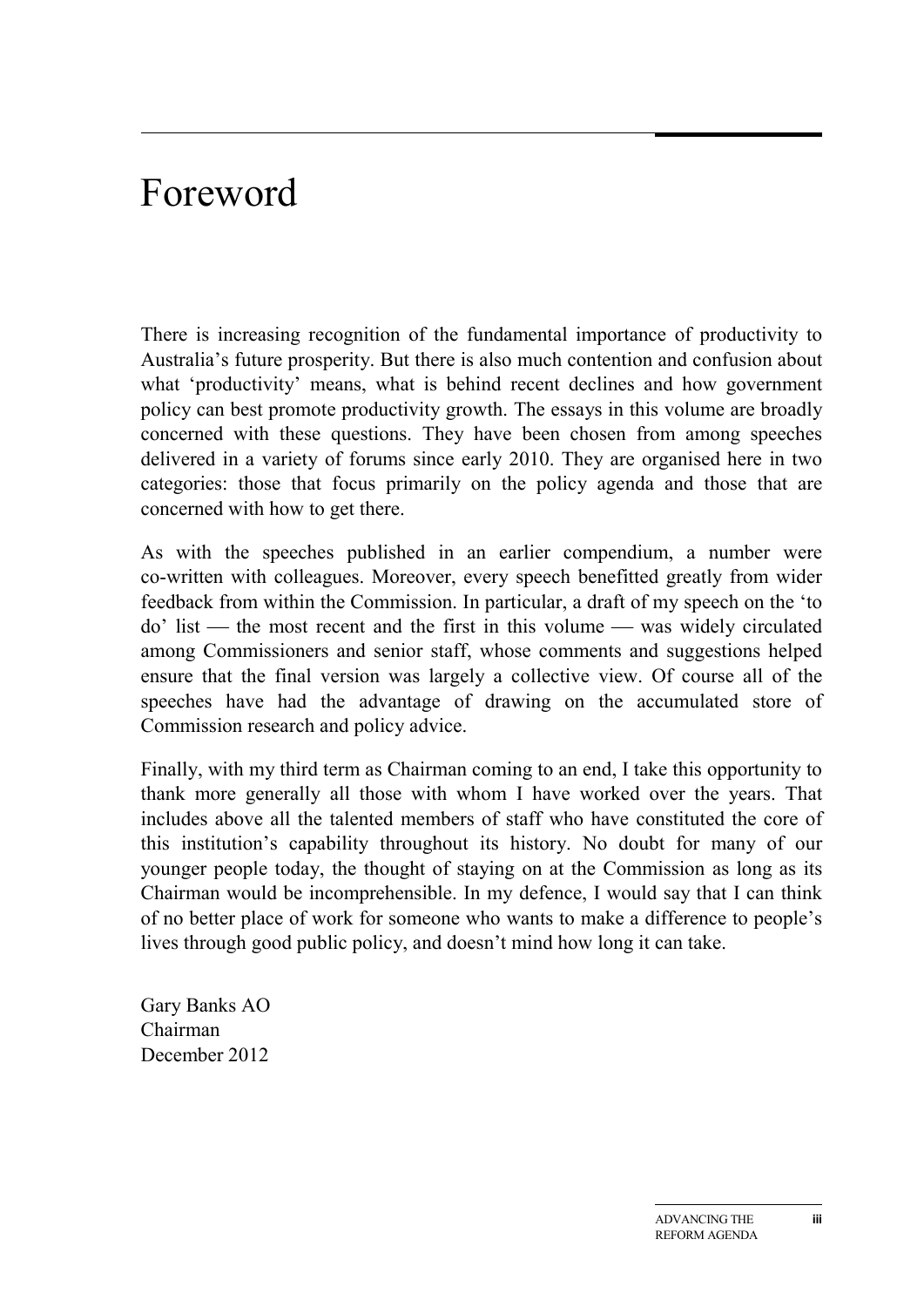

## Gary Banks AO

Gary Banks has been Chairman of the Productivity Commission since its inception in 1998. Throughout his career, he has also worked for all three of the Commission's predecessors — the Tariff Board, Industries Assistance Commission and Industry Commission. He spent nearly a decade working overseas with the GATT Secretariat in Geneva from the mid-1970s, as well as at the Trade Policy Research Centre, London. In the late 1980s, he was a consultant with the Centre for International Economics in Canberra. Since his first appointment as a Commissioner in March 1990, Gary has headed over two dozen public inquiries. As Productivity Commission Chairman, he has also chaired the Government Services Review process under the Council of Australian Governments. He headed the Australian Government's Regulation Taskforce in 2006 and was a member of the 1998 Review of Higher Education. He was made an Officer of the Order of Australia in 2007, for 'services to the development of public policy in microeconomic reform and regulation'.

In early 2013, Gary Banks will take up a new role as Dean and Chief Executive of the Australia and New Zealand School of Government, together with a Professorial Fellowship at Melbourne University.

**iv** ADVANCING THE REFORM AGENDA